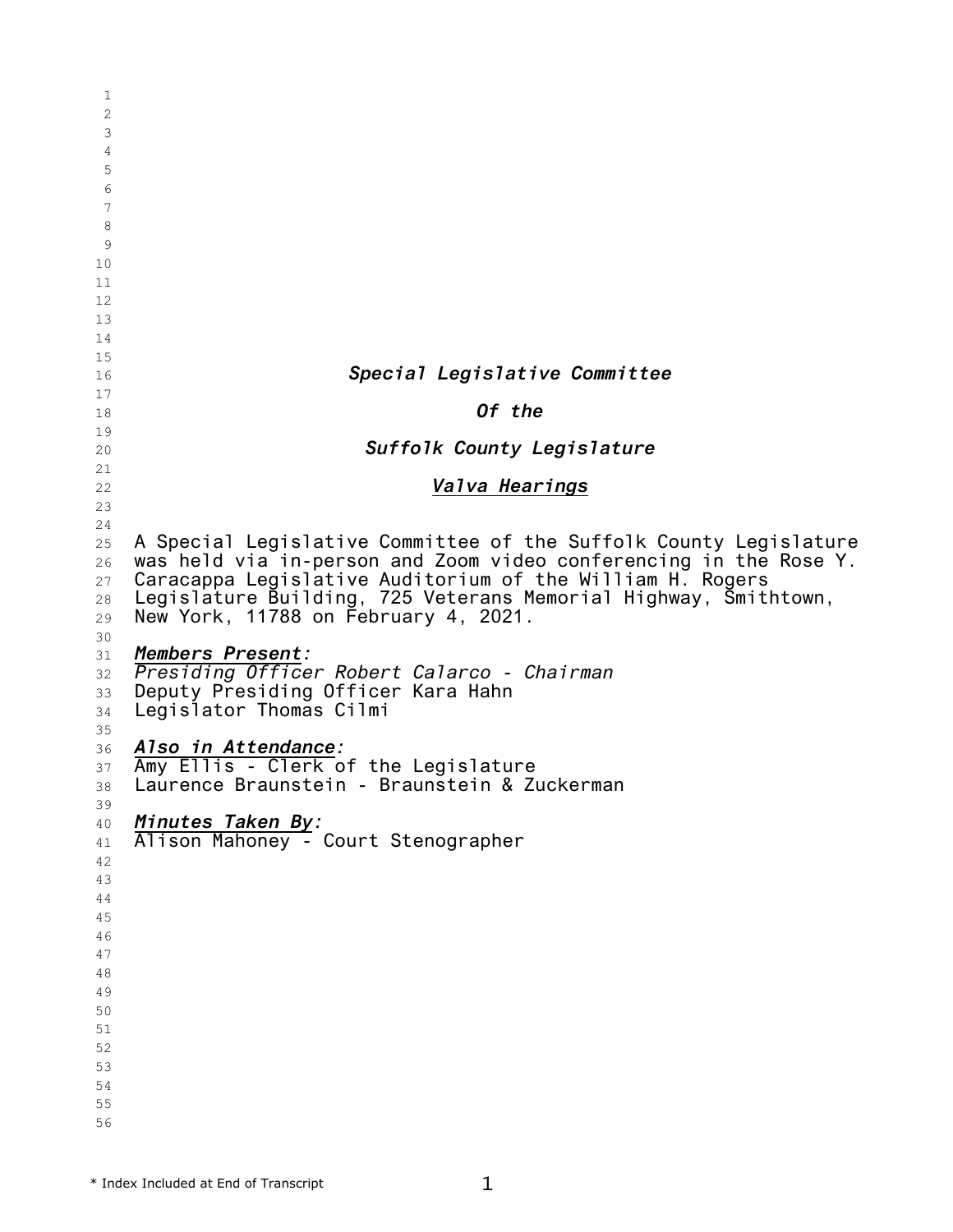1 2 3 4 5 6 7 8 9 10 11 12 13 14 15 16 17 18 19 20 21 22 23 24 25 26 27 28 29 30 31 32 33 34 35 36 37 38 39 40 41 42 43 44 45 46 47 48 49 50 51 52 53 54 55 56 *(\*The meeting was called to order at 10:02 a.m.\*)* **P.O. CALARCO:** Okay, good morning. Welcome to the Special Committee to investigate the death of Thomas Valva. If we can all please rise for the Pledge of Allegiance led by Legislator Cilmi. *Pledge of Allegiance* Okay. Welcome, everyone, to this morning's committee. We are hosting today's committee via live-stream in compliance with the Governor's continuance of Executive Orders allowing for committees to be held virtually, and I welcome everyone to today's meeting. At this point, we are going to -- I'm going to accept a motion from Legislator Cilmi, and seconded by Legislator Hahn, to go into Executive Session. Roll call, Madam Clerk. *(\*Roll Called by Ms. Ellis - Clerk of the Legislature\*)* **LEG. CILMI:** Yes. **D.P.O. HAHN:** Yes. **P.O. CALARCO:** Yes. **MS. ELLIS:** *Three.* **P.O. CALARCO:** Okay. With that, we are going to go into Executive Session to consider business for the -- for this committee. And I'm going to -- if you guys give me one minute, I've got to clear the room where I am and move over to a different version here. *(\*Executive Session: 10:04 - 10:38 a.m.\*)* **P.O. CALARCO:** Okay, we are live and we're back out out of Executive Session at this point in time. And, so, at this point we have one resolution that the committee is -- would like to consider, it's *Suffolk County Valva Investigation Resolution No. 1-2021, Authorizing the issuance of subpoenas duces tecum* -- I think, I hope I said that right -- *in furtherance of the committee's investigation.* This is a subpoena that will be issued to the Commissioner of Social Services, Frances Pierre, for Suffolk County for a host of documents related to the Valva family and associated relatives over the course of their involvement with the County. With that, I will take a motion from Legislator Hahn, second from Legislator Cilmi.